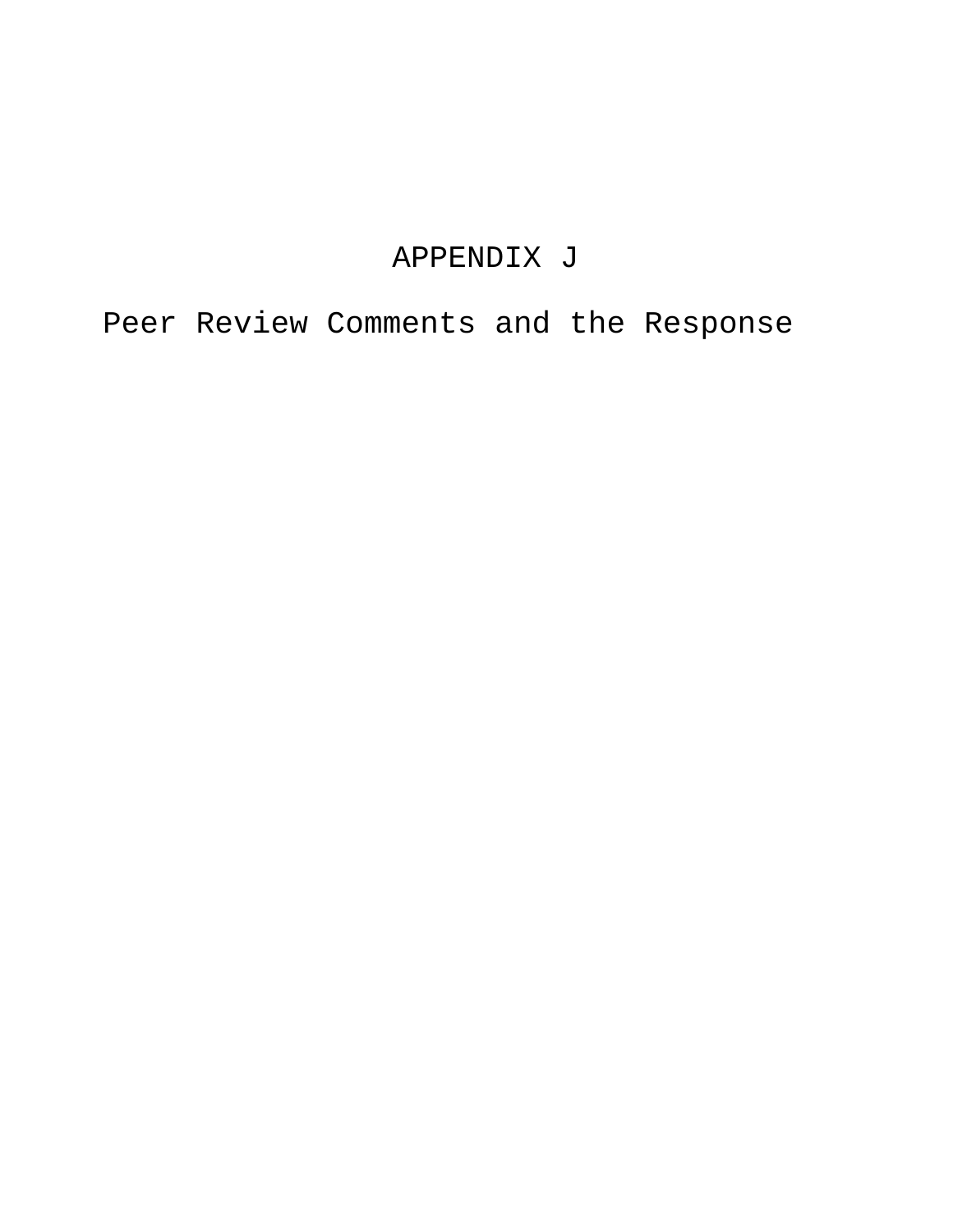#### **Reviewer 1**

- Comment: You need to highlight the findings in a way that is easy to read and understand.
- Response: We disagree. We reviewed our outline and the logical sequence of findings etc. Other reviewers found the report easy to follow and understand.
- Comment: The descriptions through section 3 were excessive and sounded like project justification.
- Response: We believe it is important to detail the approach and sampling strategy for the purpose of "fully" informing our primary client, the state monitoring and 305b coordinators, who generally are unfamiliar with the probability-based sampling design approach.
- Comment: There are too many wholesale citations of SOPs which make the document difficult to stand on its own merits.
- Response: We disagree. We only referred to SOPs in conjunction with field and laboratory efforts. The document is more sound when SOPs are used because the methods are based on a wealth of experience and quality control checks.
- Comment: Lake Embayments It would be helpful to estimate what you found and follow that with a discussion and interpretation section. It is hard to follow as written, but it might be a start on a scientific publication.
- Response: We have no intent of publishing the lake study results in a scientific publication. We don't think the results will add anything new to science.
- Comment: A lot of the figures were hard to read or missing or needed to be redrawn.
- Response: Good Point. The figures were enlarged and put at the end of their respective sections.
- Comment You need somewhere near the front to say what all the appendices deal with so that there is some understanding of the bulk.
- Response: The titles in the table of contents and at the beginning of each appendix sufficiently describes the contents.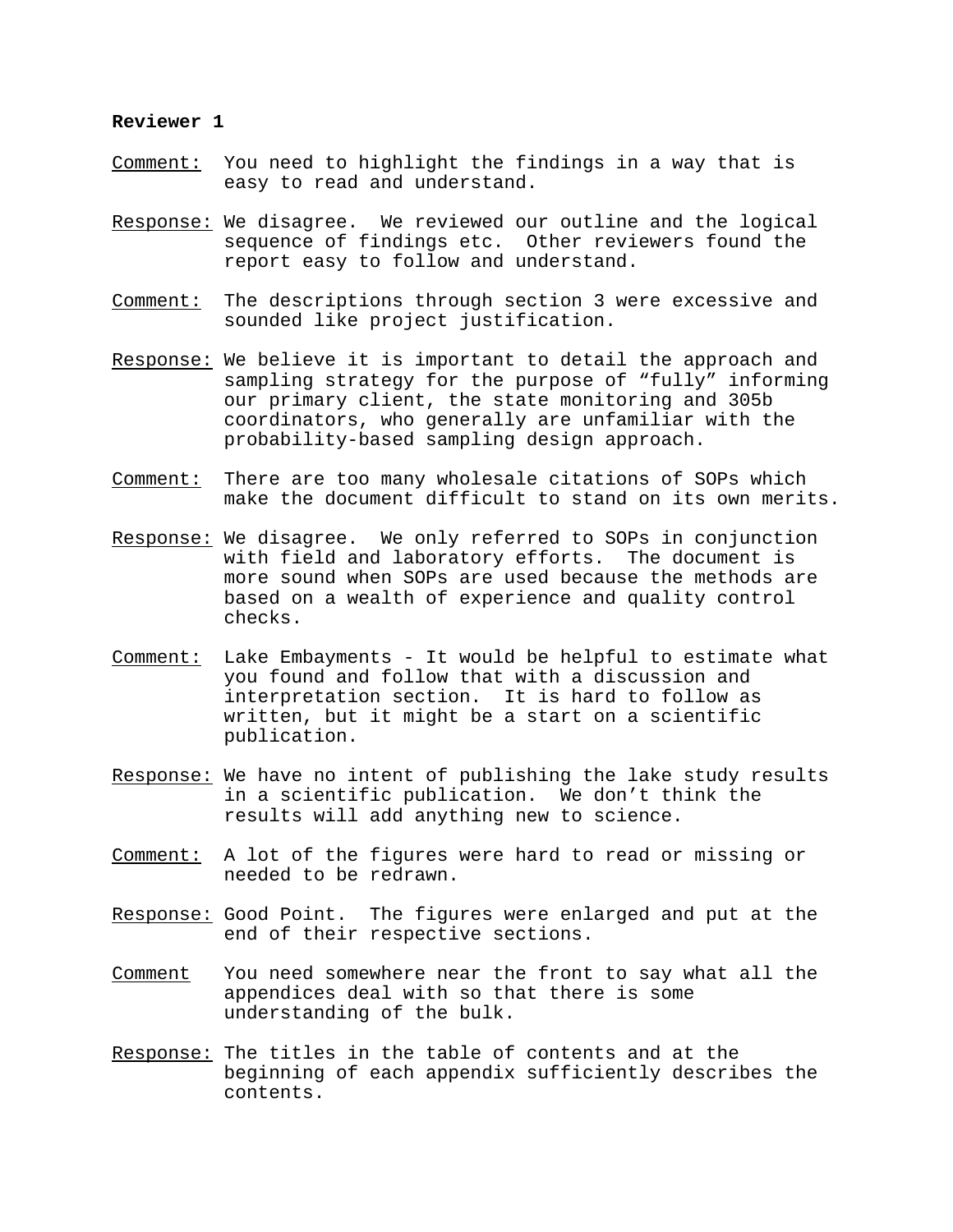- Comment: Important figures and tables in the appendices need to be pulled up into the main body of the report so the reader can get the message much more concisely and see what is being presented.
- Response: We agree. Some tables were summarized and brought forward.
- Comment: I would like to see if elevation or stream order plots of the data show the same trends as ecoregions. I am not convinced due to the disproportionate sample site distribution in the Lower Piedmont that this is the best way to parse the data. Other analytical approaches don't appear to have been explored.
- Response: Our original intent was to examine the Basin as a whole (see appendices H and I). The "trend spatially" in the report is very subjective and based on few data points in some ecoregions. We noticed that there seems to be a "trend," but a new sampling design and strategy would have to be used to confirm our observations. Ecoregions provide a necessary spatial framework for monitoring ecological resources. Ecoregions represent areas of relative homogeneity. The 1991 Science Advisory Board's evaluation of the ecoregion concept said, " that the ecoregions not only provide a valuable framework for monitoring and assessment, but also provide a geographic context for defining biological criteria. Stream order and/or elevations could encompass several ecoregions.

## **Reviewer 2**

- Comment: The only substantive comment relates to recommendations for future studies. Add some more data for some of the ecoregions.
- Response: We agree and there will be an opportunity in the summer of 1999 when SESD initiates the Regional REMAP study.
- Comment: Add major streams to figure 1.2.
- Response: We disagree. It would clutter up the figure which is intended to show the lakes that potentially could be sampled under our large lake criteria. The description in the text is sufficient.
- Comment: In one place of section 5.1.1, the authors say 15 ug/L of chlorophyll A is satisfactory, but they imply that 57 ug/L of chlorophyll A when it is derived from 5 mg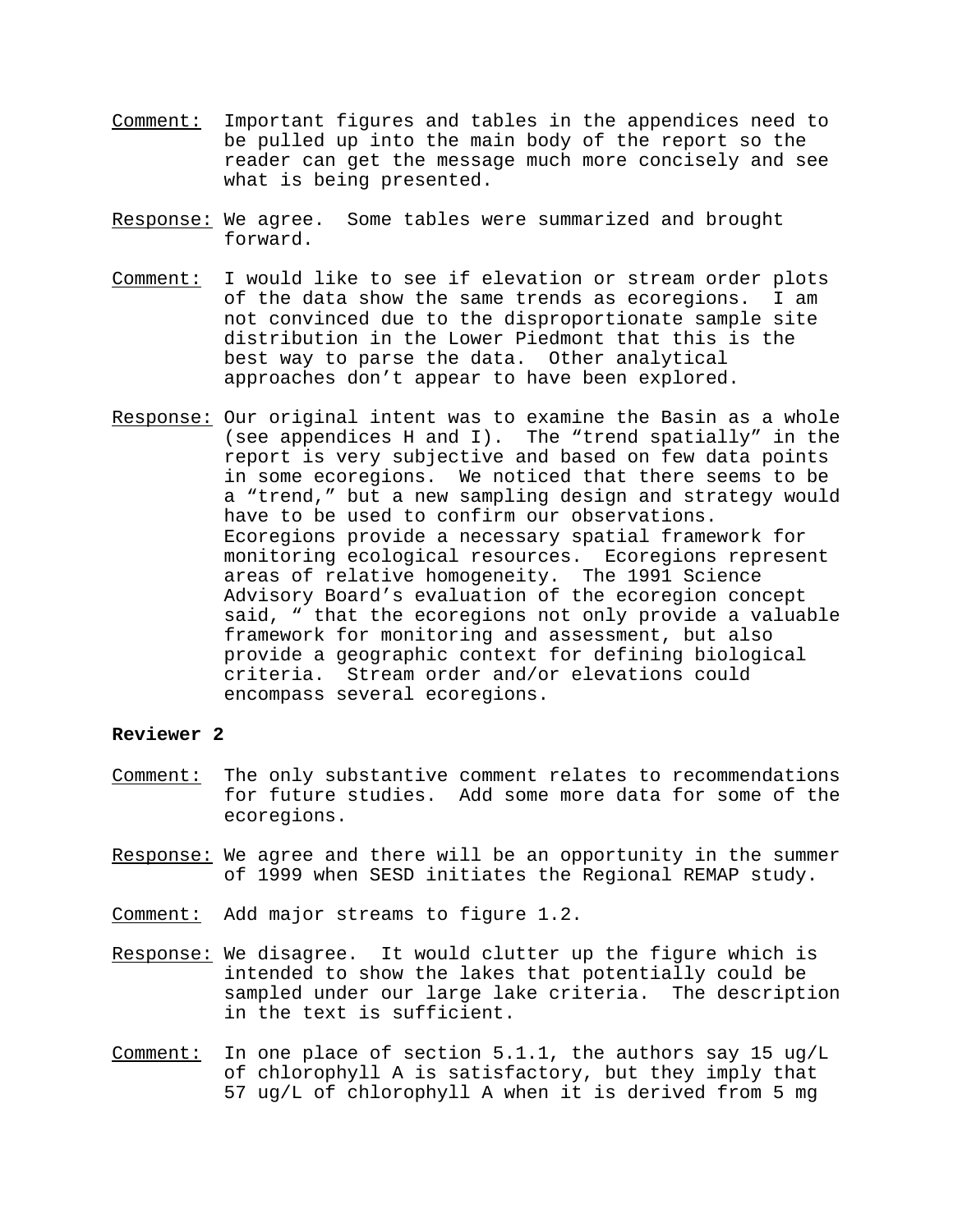dryweight/L of AGP.

Response: The 15 ug/L is a growing season average based on intensive sampling of small lakes in Georgia, South Carolina, and North Carolina. The 57 ug/L is instantaneous and based on standing crop potential under optimum conditions. Since it is potential growth, a higher number derived in a laboratory setting is appropriate to initiate further investigation into a potential problem.

#### **Reviewer 3**

Comment: Overall, I think you have done an outstanding job summarizing the methods and results. The LPEI looks like a reasonable way to holistically portray the ecological information. I also like the way you answered the initial questions/objectives at the end.

Response: None.

- Comment: When possible, future statistical studies should be designed to incorporate sufficient sites in each ecoregion to allow inferences to be drawn for each of he ecoregions of interest.
- Response: The EMAP is designed to address ecoregion sampling. We focused at the basin scale because ecoregional sampling would have required more sampling and time. Additionally, ecoregions in the basin were not well defined at the beginning of sampling. The states of South Carolina and Georgia are in the midst of defining ecoregion boundaries and determining reference sampling sites. We and the states are in agreement with respect to the Lower Piedmont Ecoregion Boundaries.
- Comment: Identification of reference areas may include subjectively selected sites if least impacted areas are under represented by the statistical sample in an ecoregion.
- Response: We agree.
- Comment: Further investigation of landscape/instream relationships is encouraged to build on the correlations documented here. Development of such relationships has considerable potential as a screening tool to identify potentially impaired sites.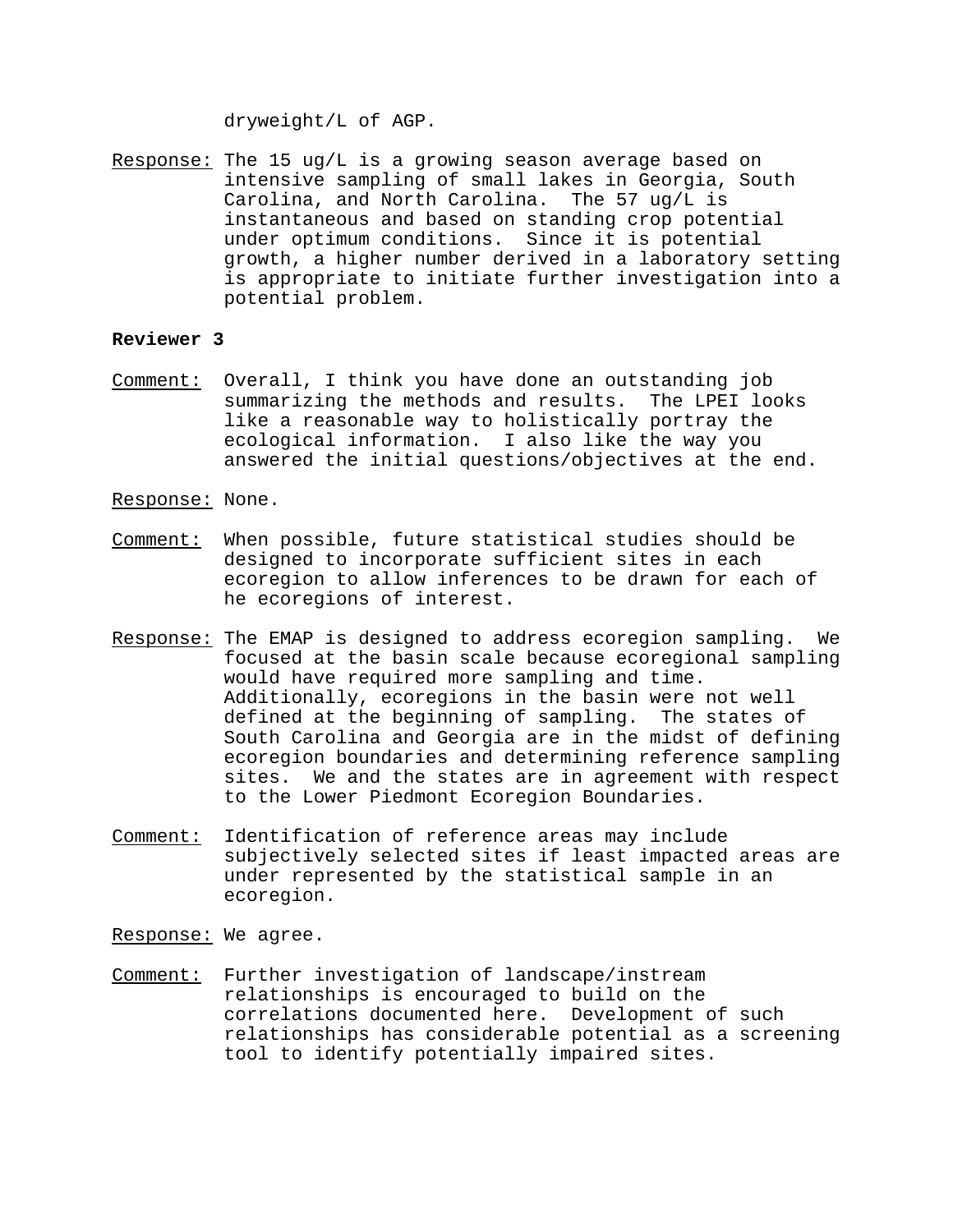Response: We agree. We plan to look at these relationships in an upcoming regional REMAP survey of wadeable streams.

#### **Reviewer 4**

- Comment: Related to clarification and better sentence structure.
- Response: Agreed with comments and expanded some sections to better explain findings.
- Comment: I have concerns about the development of the LPEI and its use of the LPEI on the same data set used to develop it. Usually an index or criterion is developed on a reference set of data collected across he entire range of the target population and then applied to independent data. This data set only represents a part of the Lower Piedmont Ecoregion, and it may not capture the total range of any of the component metrics. It is truly only a Savannah Basin Lower Piedmont Index.
- Response: We agree. We had not looked at the entire range (across the Lower Piedmont Ecoregion) for the individual metrics used. We only focused on the Savannah Basin. We corrected the LPEI in the text to SB-LPEI (Savannah Basin-Lower Piedmont Ecological Index). We will have an opportunity to test the index's power across many ecoregions within the Regional REMAP study beginning in the summer of 1999.
- Comment: I think the appendix about locating probability sites on maps and in the field, and obtaining access permission will be very useful to us. That is exactly the stage we are at in establishing our probability network.
- Response: We agree and think it is state of the art.
- Comment: We have had a workshop on integration of judgement data with probability data and adequately answered state concerns. At that workshop, we were presented with some theoretical approaches for integrating data, but weren't given any procedures to use. The workshop addressed state concerns, but it didn't provide us with tools to accomplish integration. It did help illustrate the beneficial uses of probability-based designs in answering 305b and other resource-wide condition questions, and demonstrated the limitations of judgement-based designs in addressing those same questions. I think you have overstated the accomplishments of that workshop.